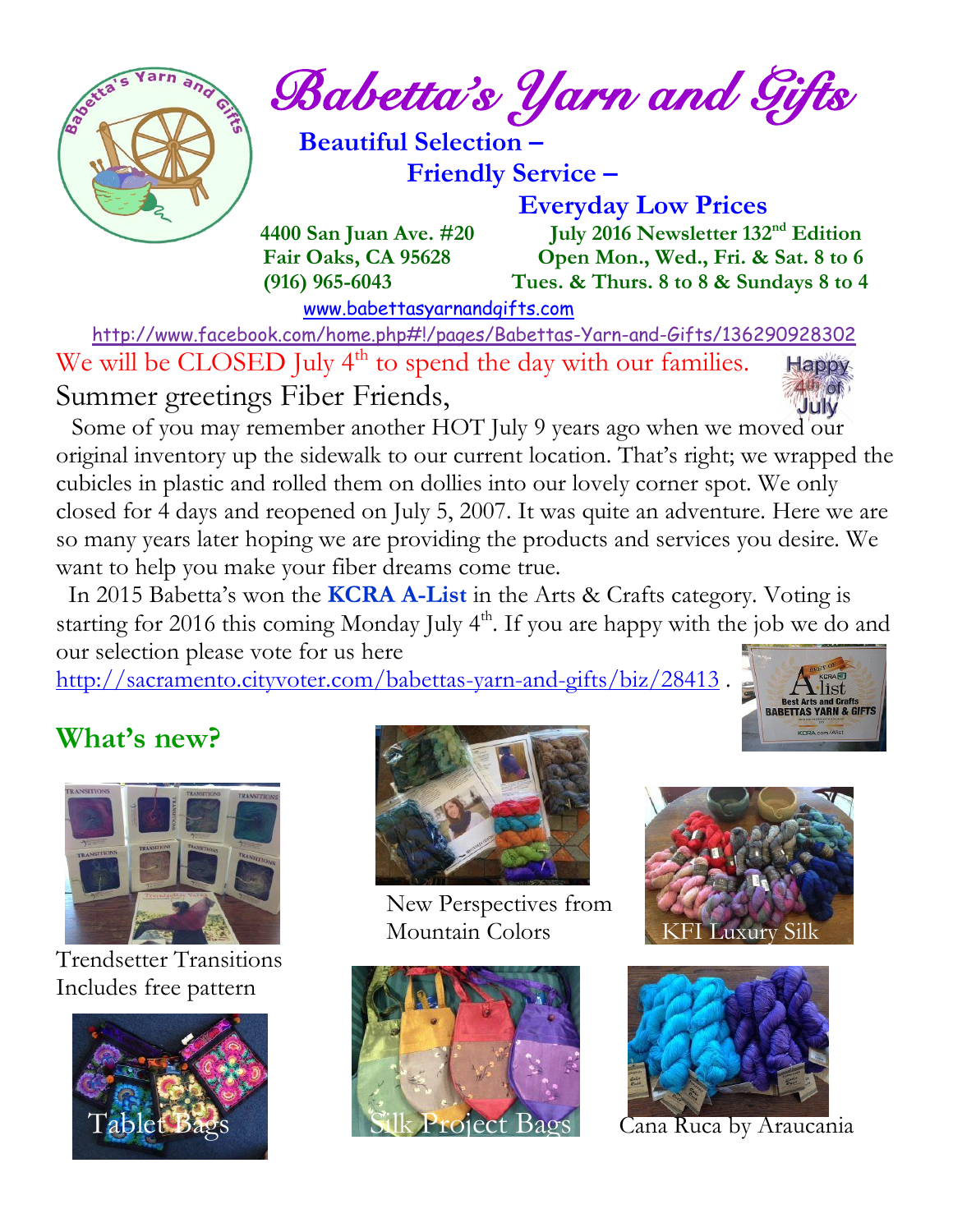

Juniper Moon Zooey







fun.



Gratuitous picture of grandkids on a blanket I made

 Arya Ebruli Coming this month Madelintosh Merino Light & DK

 Krista Ann's 23 Tips & Tricks Workshop was a great success. Everyone seemed to enjoy it and Krista Ann was very happy with the turn out and the positive energy of the experience.

 Thank you to all those who attended and made her feel welcome. She'll be back in Nov. for more



 Don't forget to bring a non perishable food item for our "Food Drive". You'll be entered to win a \$25 Gift Certificate to spend at Babetta's

We're taking a break from workshops this month. Back in August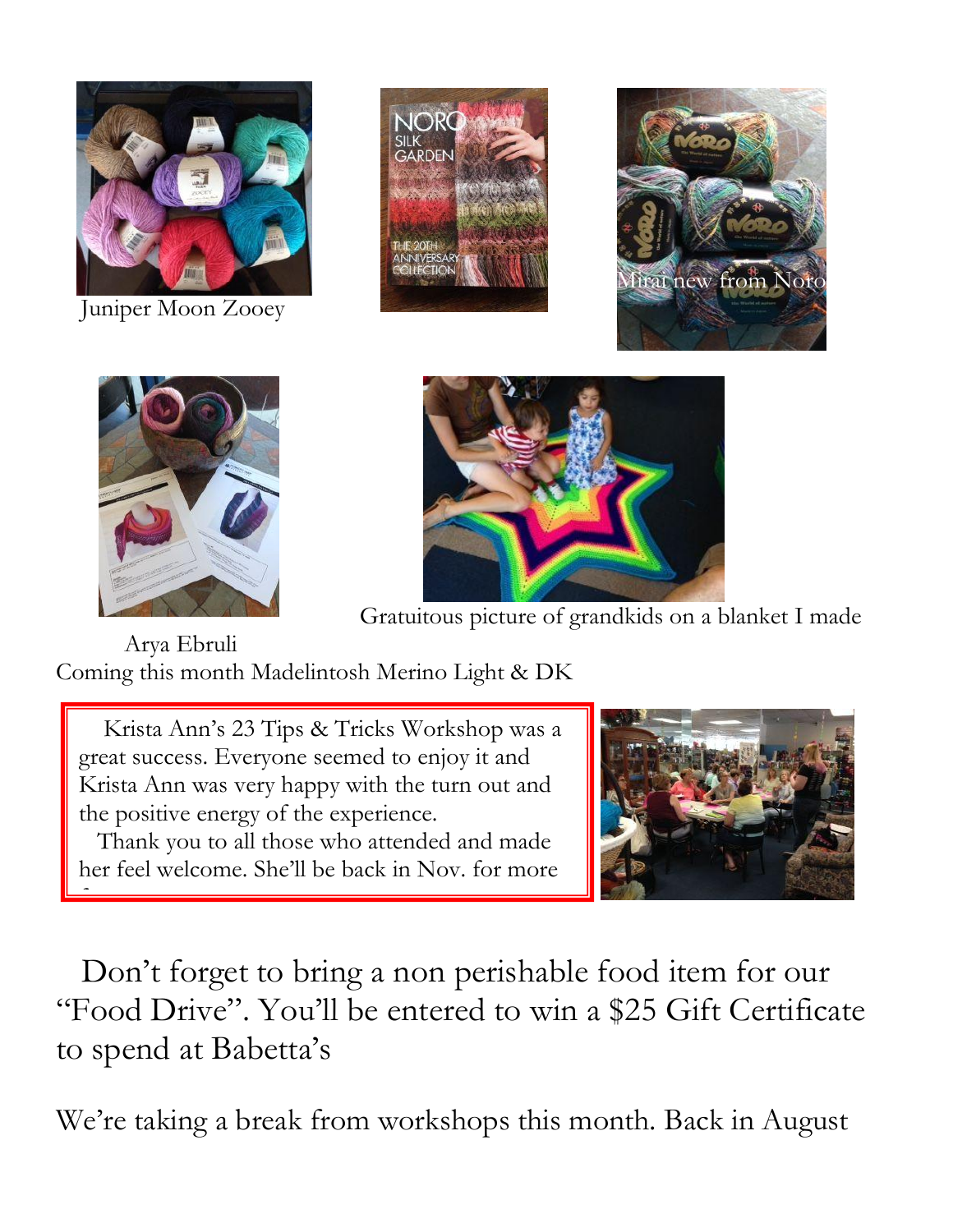# **Classes for July 2016 at Babetta's**

 *In our project classes you can learn to knit anything from scarves to socks to felted purses to lace shawls to hats to sweaters. Pick your project and join in the fun. Our knitters inspire each other to try new things by sharing ideas and showing off their latest creation. Sign up for one of our classes and you will receive a coupon for 10% off.*

 **Pre-registration is required as class sizes are limited. Please choose your dates carefully. Because of scheduling conflicts and complications, make-up classes will only be allowed under special circumstances and individual consideration.**

#### **Tuesdays July 5, 12 & 19**

Knitting Project 10am – 11:30am fee \$50 Knitting Project 6pm – 7:30pm fee \$50

#### **Wednesdays July 6, 13 & 20**

Knitting Project 1pm – 2:30pm fee \$50 Knitting Project 3:30pm- 5pm fee \$50

# **Thursday July 7, 14 & 21**

Knitting Project 6pm – 7:30pm fee \$50 Knitting Project 10am – 11:30am fee \$50

#### **Saturdays July 9, 16 & 23** Knitting Project 4pm – 5:30pm fee \$50.

#### **Private Lessons**

Knitting or Crochet \$20 an hour Group Knitting or Crochet Private lessons \$15 an hour per person. Spinning or weaving \$25 an hour Group rates are \$20 an hour per person. 50% deposit required when scheduling. Cancellations with less than 24 hour notice will forfeit deposit with exceptions for emergencies. Other cancellations can be transferred to rescheduled lessons or store credit.

### **Charity Knitting Group**

 How would you like to do some charity knitting/crocheting with a lovely group of people? **"The Purls of** *Fair* **Oaks"** meets the second Thursday every month from 10am to noon here at **Babetta's.** This wonderful group of knitters makes newborn hats for local hospitals as well as other local charity groups. If you'd like to come join the group there's always room for more. This month's date is July 14. If you'd like to drop off any knitted or crocheted donation items you can do that at any time and I will pass them on.

Free pattern for July 2016